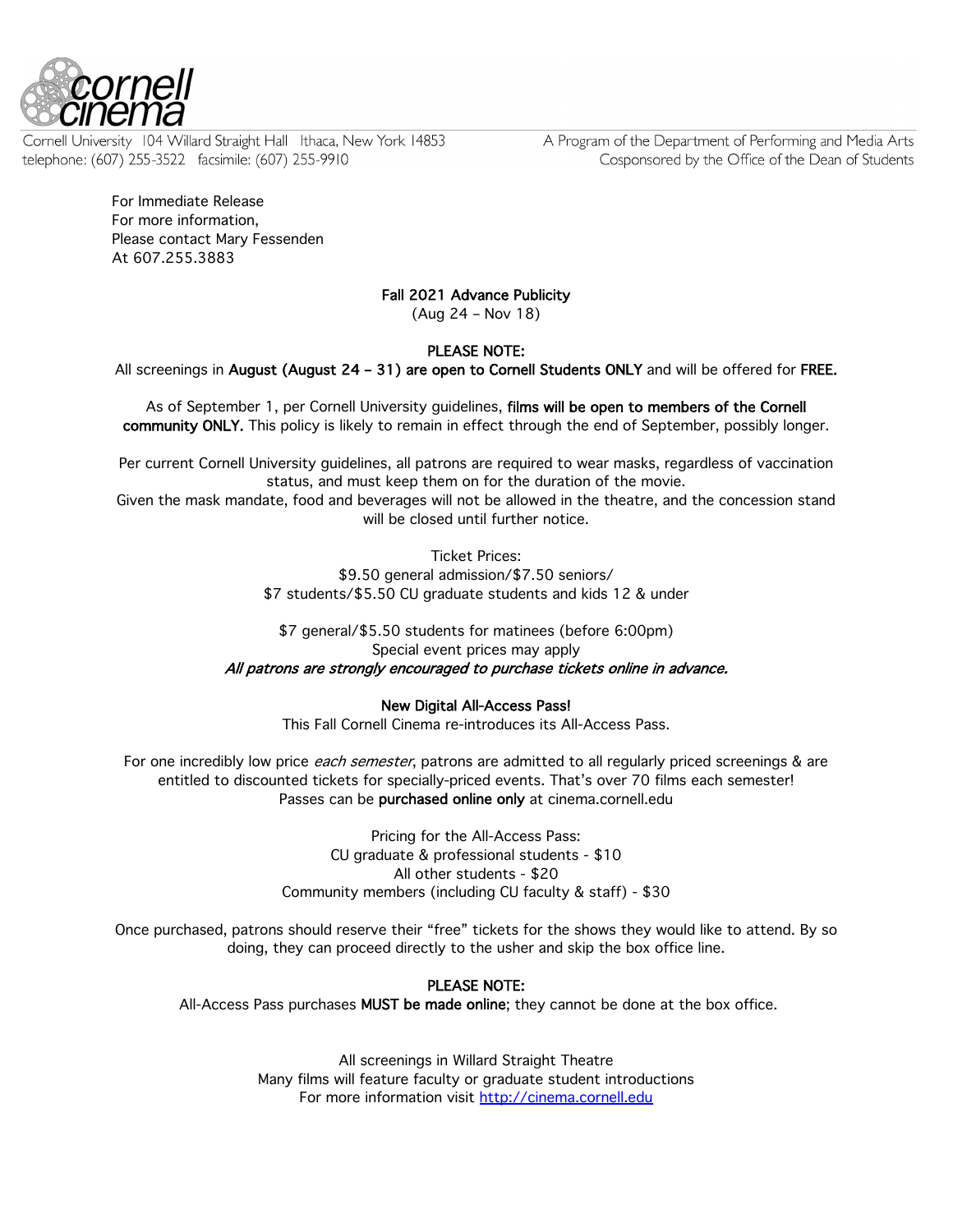# Tuesday, August 24 7:15

Cornell Cinema is considered one of the best campus film exhibition programs in the country and you can find out why tonight. Watch a slew of coming attractions trailers, find out how you can become involved, tour the projection booth & see how classic 35mm film projectors work, and win door prizes (including movie passes, movie posters and t-shirts)! 1 hr 20 min

| Raya and the Last Dragon<br>Tuesday, August 24<br>9:15<br>2021 > USA > Directed by Don Hall & Carlos Lopez Estrada<br>With Voices of Kelly Marie Tran, Awkwafina, Gemma Chan<br>Programs. More at movies.disney.com/raya-and-the-last-dragon<br>1 hr 47 min                                                                                                                                                                                                                                                                                                                                   | open to CU students only<br>After her actions lead to the return of an ancient threat, Raya (Kelly Marie Tran) seeks the help of the<br>legendary dragon Sisu (Awkwafina) to help correct her mistake and make things right. Raya and the Last<br>Dragon was inspired by the myths and legends of Southeast Asia. Cosponsored with New Student                                                                                                                 | <b>FREE</b> |  |  |
|-----------------------------------------------------------------------------------------------------------------------------------------------------------------------------------------------------------------------------------------------------------------------------------------------------------------------------------------------------------------------------------------------------------------------------------------------------------------------------------------------------------------------------------------------------------------------------------------------|----------------------------------------------------------------------------------------------------------------------------------------------------------------------------------------------------------------------------------------------------------------------------------------------------------------------------------------------------------------------------------------------------------------------------------------------------------------|-------------|--|--|
| Soul<br>Wednesday, August 25<br>7:15<br>2020 > USA > Directed by Pete Doctor & Kemp Powers<br>With voices of Jamie Foxx, Tina Fey, Graham Norton<br>Student Programs. More at movies.disney.com/soul<br>1 hr 40 min                                                                                                                                                                                                                                                                                                                                                                           | open to CU students only<br>Jamie Foxx voices Joe Gardner, a middle school music teacher whose soul is separated from his body and<br>must find its way back. In his journey, Joe and "unborn" soul 22 (Tina Fey) struggle with the age-old<br>question: what is the meaning of life? From the director of Monsters, Inc., Up, and Inside Out, Disney and<br>Pixar's recent film has gorgeous animation and richly composed jazz to boot. Cosponsored with New | <b>FREE</b> |  |  |
| <b>FREE</b><br>Moonrise Kingdom<br>open to CU students only<br>Wednesday, August 25<br>9:30<br>Friday, August 27<br>7:15<br>2012 > USA > Directed by Wes Anderson<br>With Jared Gilman, Kara Hayward, Bruce Willis, Bill Murray<br>Set on an island off the coast of New England in the 1960s, Moonrise is a romantic fantasia of young love,<br>both funny and bittersweet, capturing the dreams of youth and the disappointments of age. "Gorgeously<br>shot, ingeniously crafted, [an] über-Andersonian bonbon." (Slate) Cosponsored with the Welcome<br>Weekend Committee.<br>1 hr 34 min |                                                                                                                                                                                                                                                                                                                                                                                                                                                                |             |  |  |
| Casablanca<br>Thursday, August 26<br>7:00<br>Saturday, August 28<br>7:15<br>1942 > USA > Directed by Michael Curtiz<br>With Humphrey Bogart, Ingrid Bergman, Claude Rains<br>1 hr 42 min                                                                                                                                                                                                                                                                                                                                                                                                      | open to CU students only<br>Catch the legendary American classic that put "Here's looking at you, kid" on the lips of millions of would-<br>be Bogarts. Based on Cornell alum Murray Burnett's '31 play "Everybody Comes to Rick's."                                                                                                                                                                                                                           | <b>FREE</b> |  |  |

## An Orientation to Cornell Cinema open to CU students only FREE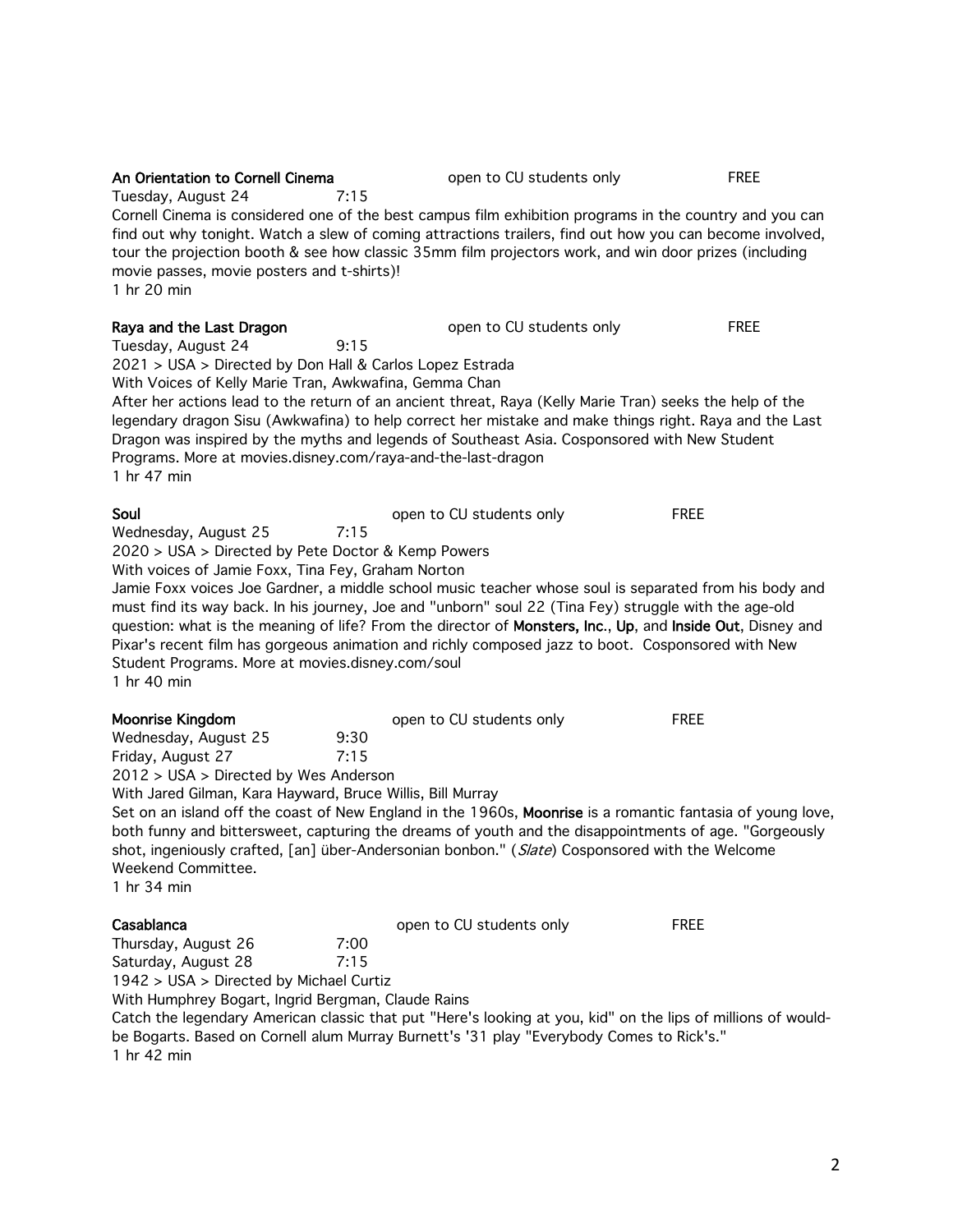| The Big Lebowski -<br>Thursday, August 26<br>9:35<br>1998 > USA > Directed by Joel Coen<br>With Jeff Bridges, John Goodman, Steve Buscemi<br>The Coen brothers scored a strike with this irreverent tale of extortion, apathy, and bowling!<br>2 hrs 7 min                                                                                                                                                                                                                                                                                                                                                                              |      | open to CU students only | <b>FREE</b> |
|-----------------------------------------------------------------------------------------------------------------------------------------------------------------------------------------------------------------------------------------------------------------------------------------------------------------------------------------------------------------------------------------------------------------------------------------------------------------------------------------------------------------------------------------------------------------------------------------------------------------------------------------|------|--------------------------|-------------|
| <b>Get Out</b><br>Friday, August 27<br>Sunday, August 29<br>9:45<br>2017 > USA > Directed by Jordan Peele<br>With Allison Williams, Daniel Kaluuya, Catherine Keener<br>A young African-American photographer is nervous at the thought of meeting his white girlfriend's parents<br>for the first time. His anxiety soon turns into outright terror when he discovers that the family's seemingly<br>idyllic community is hiding a sinister conspiracy, one that involves the disappearance of several black<br>people in the area. Cosponsored with the Welcome Weekend Committee. More at uphe.com/movies/get-<br>out<br>1 hr 44 min | 9:35 | open to CU students only | <b>FREE</b> |
| Scott Pilgrim vs. the World<br>Saturday, August 28<br>9:40<br>2010 > USA > Directed by Edgar Wright<br>With Michael Cera, Mary Elizabeth Winstead<br>Scott Pilgrim, a reserved Canadian kid in an indie band, must defeat his new girlfriend's seven evil exes in<br>this brilliantly original adaptation of the anime-inspired comic. "Scott Pilgrim is a breathless rush of a movie<br>that jumps off the screen, spins your head around and then stealthily works its way into your heart."<br>(Rolling Stone) More at scottpilgrimthemovie.com<br>1 hr 52 min                                                                       |      | open to CU students only | <b>FREE</b> |
| Vertigo<br>Sunday, August 29<br>7:00<br>1958 > USA > Directed by Alfred Hitchcock<br>With James Stewart, Kim Novak<br>Hitchcock's brilliantly schematic, endlessly fascinating masterpiece of obsession starring James Stewart as<br>Scottie Ferguson, a detective who has been forced to retire because of a crippling pathological fear of<br>heights, and Kim Novak as the mysterious woman he is hired to trail, who becomes the object of his<br>obsession.<br>2 hrs 8 min                                                                                                                                                         |      | open to CU students only | <b>FREE</b> |
| Ithaca Premiere<br>Songs My Brothers Taught Me<br>7:15<br>Tuesday, August 31<br>2015 > USA > Directed by Chloe Zhao<br>With John Reddy, Jashaun St. John<br>Academy Award-winning director Chloe Zhao's (Nomadland) debut feature is set in the starkly beautiful<br>Badlands of South Dakota's Pine Ridge Indian Reservation and tells the story of a brother and sister in the<br>aftermath of their absentee cowboy father's sudden death. More at<br>kinolorber.com/film/songsmybrotherstaughtme<br>1 hr 34 min                                                                                                                     |      | open to CU students only | <b>FREE</b> |
| No Maps on My Taps                                                                                                                                                                                                                                                                                                                                                                                                                                                                                                                                                                                                                      |      |                          |             |

Wednesday, September 1 7:15 1979 > USA > Directed by George Nierenberg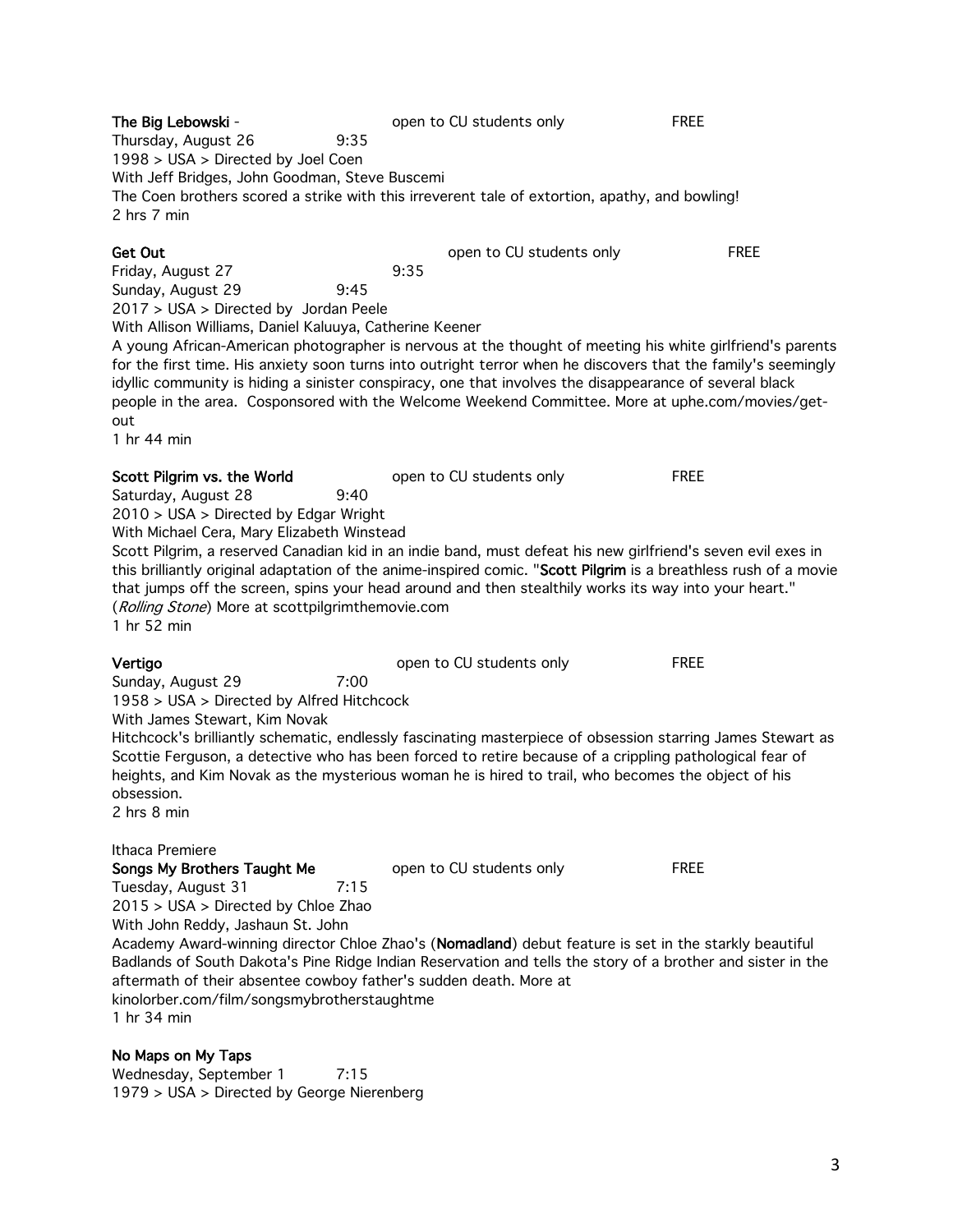With Bunny Briggs, Chuck Green, "Sandman" Sims, Lionel Hampton, John Bubbles Milestone Films has restored George T. Nierenberg's landmark 1979 doc No Maps on My Taps which features the tap artistry of veteran hoofers Bunny Briggs, Chuck Green, and Harold "Sandman" Sims in performance with a jazz band fronted by Lionel Hampton, along with interviews and archival footage reaching back to the 1930s. "An hour-long swell of glorious African American history and feared-forgotten artistry." (LA Times) More at milestonefilms.com/products/no-maps-on-my-taps Shown with George Nierenberg's short film About Tap (1985, 28 mins). Cosponsored with ASRC. Total running time: 1 hr 26 min

#### About Endlessness

Thursday, September 2 7:15 Saturday, September 4 7:15 2019 > Sweden > Directed by Roy Andersson With Bengt Bergius, Marie Burman, Amanda Davies

"The latest from influential Swedish filmmaker Roy Andersson (A Pigeon Sat on a Branch Reflecting on Existence, A Swedish Love Story) weaves together multiple visually arresting vignettes into a powerful larger narrative exploring our personal lack of awareness." (Toronto International Film Festival) In Swedish. Subtitled. More at aboutendlessnessfilm.com/ 1 hr 16 min

### 2046

Thursday, September 2 9:15 Sunday, September 5 9:15 2005 > China/France/Germany/Hong Kong > Directed by Wong Kar Wai With Tony Leung, Ziyi Zhang, Gong Li Tony Leung reprises his role as the frustrated romantic of In the Mood for Love in this nominal sequel, "a complex, visually rich, pull-out-all-stops rumination on memory, regret, relationships and the creative process." (SF Chronicle) In Cantonese, Japanese and Mandarin. Subtitled. More at sonyclassics.com/2046/ 2 hrs 9 min

Ithaca Premiere Limbo Friday, September 3 7:00 w/intro Sabine Haenni (PMA) Sunday, September 5 7:00 2021 > UK > Directed by Ben Sharrock With Amir El-Masry A young Syrian musician and other refugees seek asylum on a remote Scottish island in this "immensely funny and profound tragicomedy" (LA Times) by British director Ben Sharrock. In English & Arabic. Subtitled. More at focusfeatures.com/limbo/ 1 hr 44 min

#### **Cruella**

Friday, September 3 9:30 Saturday, September 4 9:15 2021 > USA > Directed by Craig Gillespie With Emma Stone, Emma Thompson, Joel Fry In Disney's newest live action film, Academy Award winner Emma Stone depicts the rebellious early days of one of cinema's most iconic and notorious villains, fashion designer Cruella de Vil. More at disneyscruellatickets.ca/ 2 hrs 14 min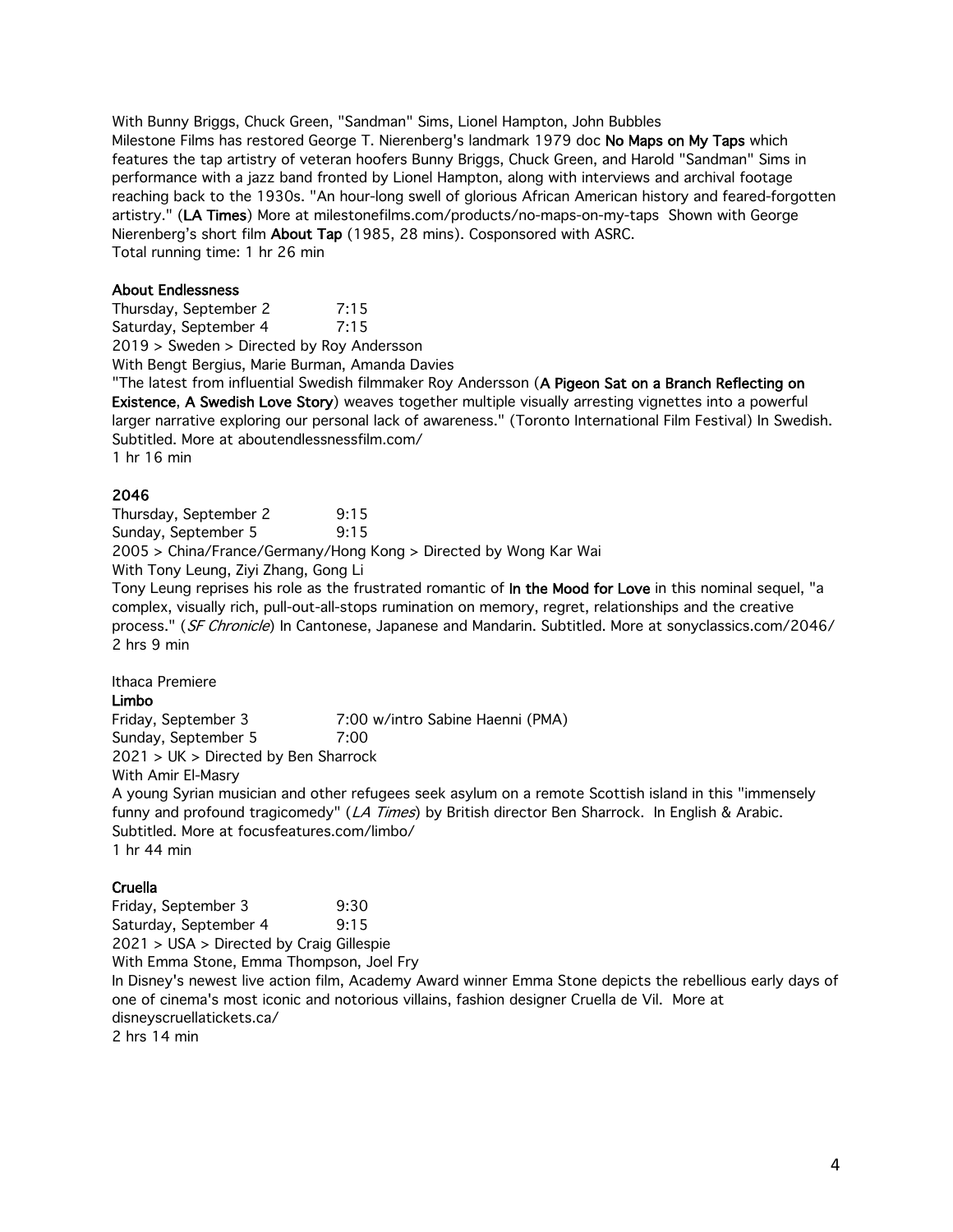#### Ithaca Premiere Being a Human Person

Tuesday, September 7 7:15 2020 > UK/Sweden > Directed by Fred Scott With Roy Andersson, Johan Carlsson, Martin Serner

A moving portrait of the artist at work (and at drink), this doc captures the 76 year-old Swedish auteur Roy Andersson creating his recent film, About Endlessness (screening on Sept 2 & 4). "Renowned for his brilliant tragicomic visual gags and dreamlike visions, with hints of Beckett, Fellini and Monty Python" (The Guardian), Andersson works with hand-made miniatures and trompe l'oeil to create his absurdist masterpieces. Subtitled. More at fred-scott.com/royandersson 1 hr 30 min

Ithaca Premiere

Sisters with Transistors w/post-screening panel discussion

Wednesday, September 8 7:15

2021 > UK > Directed by Lisa Rovner

Narrated by legendary multimedia artist Laurie Anderson, Sisters with Transistors showcases the music of and rare interviews with female electronic pioneers. Through their inventiveness and rebellion, these trailblazers' music went on to influence musicians working in a variety of genres, and proved the worthiness of going electric. Sisters with Transistors is an essential primer for those interested in discovering this oft-overlooked history. "The film is a vital historical corrective, inscribing the names of these women into history as the innovators, independent thinkers and trailblazers they were." (LA Times) More at metrograph.com/on-demand/sister-with-transistors Post-screening panel will feature Cornell faculty members: Kevin Ernste (Director of the Cornell Electroacoustic Music Center); Judith Peraino (Music) and Trevor Pinch (Science & Technology Studies). 1 hr 24 min

Ithaca Premiere

Sundance Shorts 2021 Thursday, September 9 7:00 Saturday, September 11 7:00

The 2021 Sundance Film Festival Short Film Tour consists of seven short films selected from the 2021 Sundance Film Festival program, widely considered the premier showcase for short films and the launchpad for many now-prominent independent filmmakers for close to 40 years. Including fiction, documentary and animation from around the world, the 2021 program offers new audiences a taste of what the Festival offers and shows that short films transcend traditional storytelling. Line-up online! Subtitled. 1 hr 35 min

### Summer of Soul (...Or, When the Revolution Could Not be Televised)

Thursday, September 9 9:15 w/introduction by Steve Pond (Music) Saturday, September 11 9:15

2021 > USA > Directed by Ahmir "Questlove" Thompson

With Stevie Wonder, Nina Simone, Gladys Knight and the Pips, B.B. King & more

In 1969, during the same summer as Woodstock, a different music festival took place 100 miles away. More than 300,000 people attended the summer concert series known as the Harlem Cultural Festival. It was filmed, but after that summer, the footage sat in a basement for 50 years. It has never been seen. Until now. Winner of the U.S. Grand Jury Prize (Documentary) and the U.S. Audience Award (Documentary) at the 2021 Sundance Film Festival. Cosponsored with ASRC. More at

searchlightpictures.com/summerofsoul

1 hr 57 min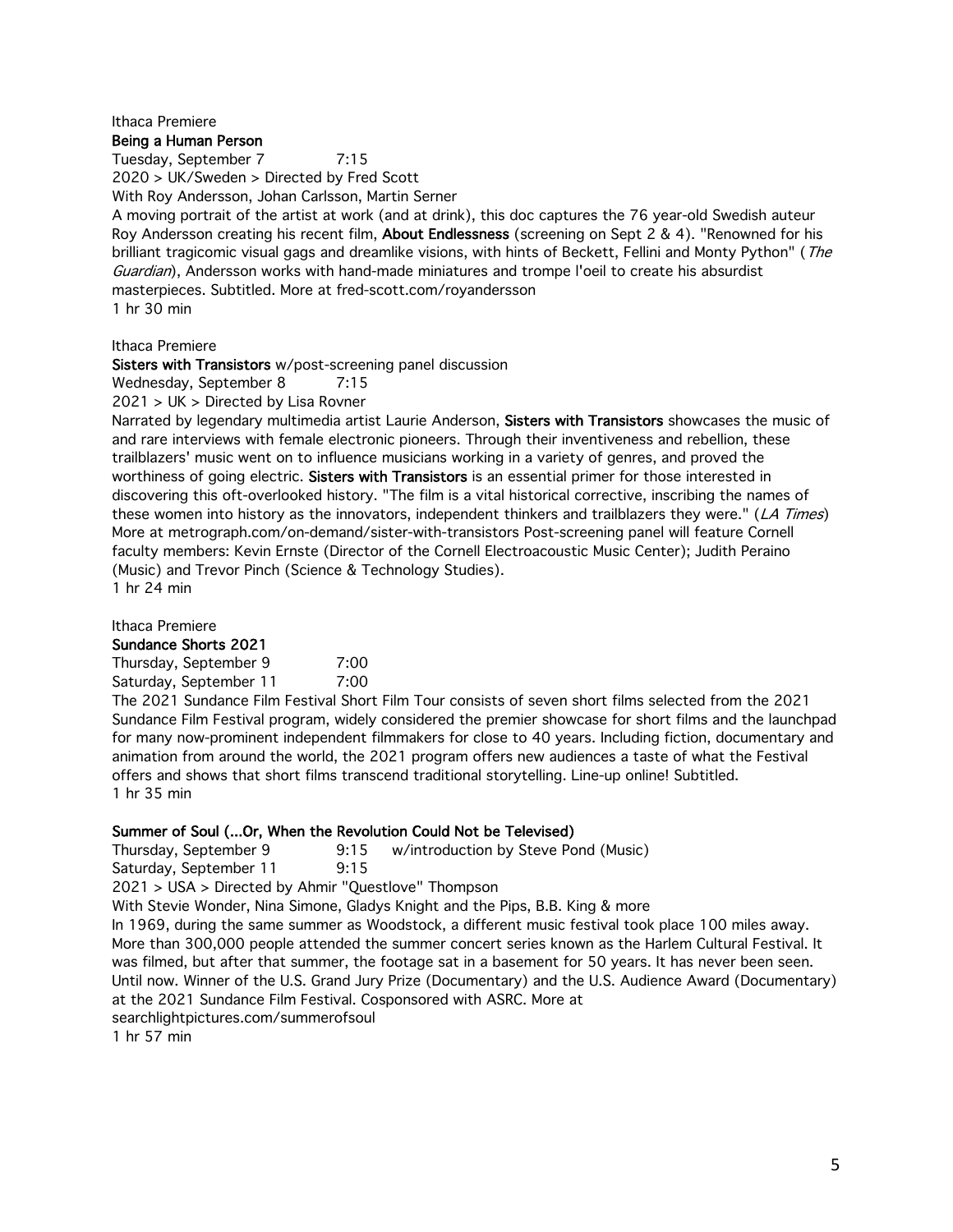Ithaca Premiere Tove Friday, September 10 7:15 Sunday, September 12 7:00 2020 > Finland/Sweden > Directed by Zaida Bergroth With Alma Pöysti, Krista Kosonen, Jakob Öhrman "A formative decade in the life of bisexual, Swedish-speaking, Finnish visual artist and author Tove Jansson, creator of the Moomins." (Variety) Cosponsored with LGBT Studies & the LGBT Resource Center. In Swedish, Finnish, English & French. Subtitled. More at junofilms.com

1 hr 43 min

### A Quiet Place Part II

Friday, September 10 9:35 Sunday, September 12 9:20 2021 > USA > Directed by John Krasinski

With Emily Blunt, Millicent Simmonds, Cillian Murphy, John Krasinski

In this sequel to John Krasinski's theater-silencing thriller, Evelyn Abbott (Emily Blunt) and her children flee from their home and navigate a monster-filled, post-apocalyptic wilderness where they must maintain complete silence in order to survive. More at aquietplacemovie.com/ 1 hr 37 min

Ithaca Premiere

#### Nomadland

Tuesday, September 14 7:15 Wednesday, September 15 9:15 2020 > USA > Directed by Chloe Zhao

With Frances McDormand, David Strathairn

Laid off following the Great Recession of 2008, van-dwelling Fern (Frances McDormand) sets off on the road from rural Nevada to look for work. Nomadland is a meandering trek through the expansive American West that loves to linger on the intimate conversations between the people who were left behind by America and its economic upheaval. Winner of the 2020 Academy Award for Best Picture, Director and Actress. More at searchlightpictures.com/nomadland/ 1 hr 47 min

#### The Seventh Seal

Wednesday, September 15 7:00 1957 > Sweden > Directed by Ingmar Bergman With Max Von Sydow, Bibi Andersson Bergman's stunning allegory of the human search for meaning in life "contains some of the most extraordinary images ever committed to celluloid." (Time Out) In Swedish. Shown in a 35mm film print. Subtitled. More at janusfilms.com/films/1016 1 hr 36 min

Ithaca Premiere

#### Los Hermanos/The Brothers

Thursday, September 16 7:00 2020 > USA > Directed by Marcia Jarmel & Ken Schneider With Ilmar and Aldo Lopez-Gavilan, Joshua Bell

Two Afro-Cuban brothers, violinist Ilmar and pianist Aldo Lopez-Gavilan, have been physically separated since their childhood, Ilmar in the U.S., Aldo in Cuba. When Obama opens up relations with Cuba, the two virtuosos get together for a U.S. tour. The filmmakers follow the brothers alone and together, in the US and Havana in this "engaging musical documentary." (Movie Nation) In English & Spanish. Subtitled. More at firstrunfeatures.com/loshermanos.html 1 hr 24 min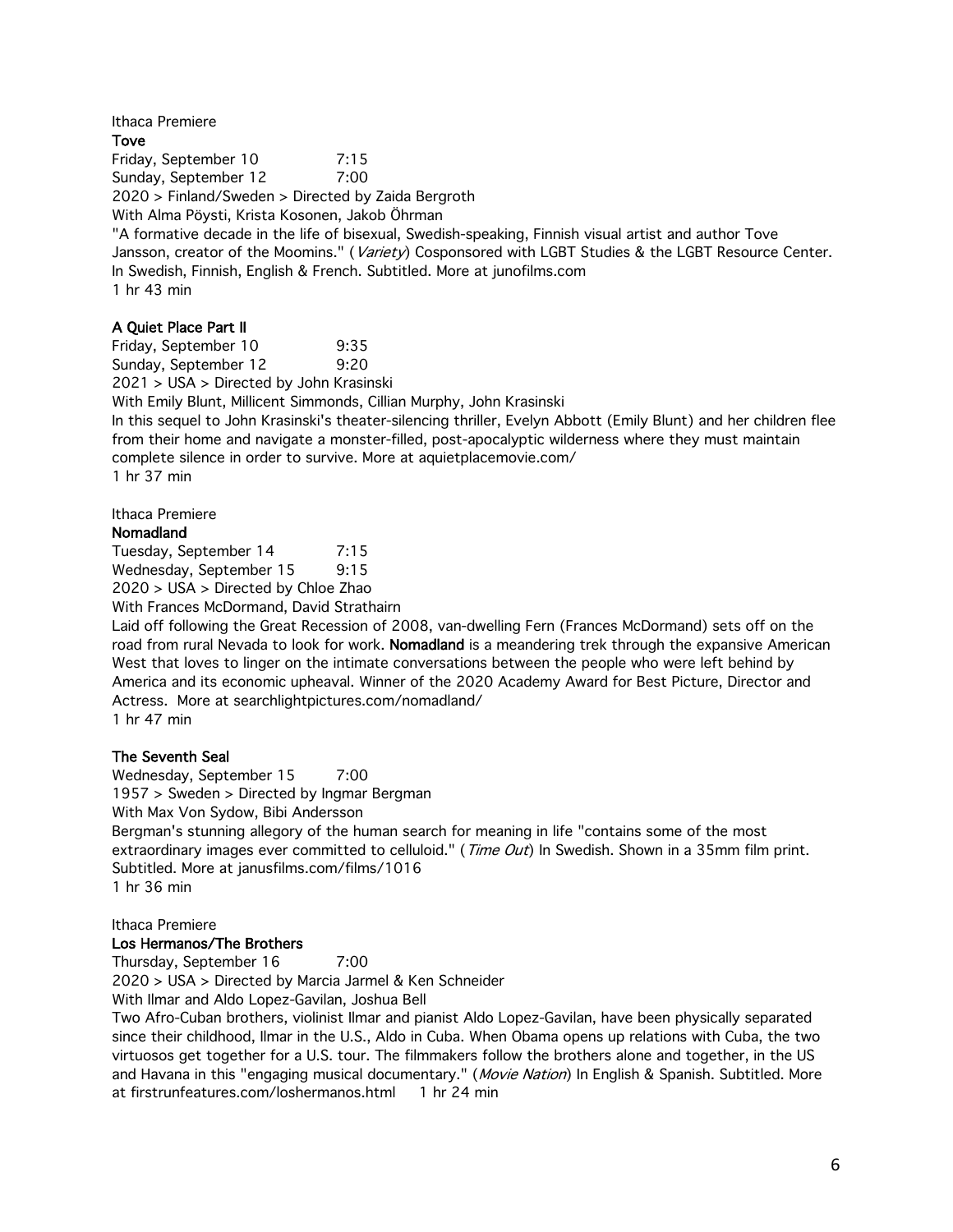#### Judas and the Black Messiah

Thursday, September 16 9:00 Saturday, September 18 9:25 2021 > USA > Directed by Shaka King With Daniel Kaluuya, LaKeith Stanfield

In 1968, the Illinois chapter of the Black Panther Party builds momentum under the leadership of the charismatic Fred Hampton (Daniel Kaluuya). In response, a rattled FBI offers a plea deal to petty criminal William O'Neal (LaKeith Stanfield), ordering him to infiltrate the organization and ultimately assist in Hampton's assassination. Cosponsored with ASRC. More at hbomax.com/judas-and-the-black-messiah 2 hrs 6 min

Ithaca Premiere

#### Can You Bring It: Bill T. Jones and D-Man in the Waters

Friday, September 17 7:15 Sunday, September 19 7:00 2020 > USA > Directed by Rosalynde LeBlanc and Tom Hurwitz With Bill T. Jones, Arnie Zane

This stunning to watch doc revisits choreographer Bill T. Jones' 1989 masterpiece, D-Man in the Waters. Jones, a tall Black gay man co-founded the Bill T. Jones/Arnie Zane Dance Company with his short, white Jewish partner in art and life. Zane died of AIDS in 1988. D-Man became an urgent response to the crisis affecting the entire troupe. In 2016, a group of college students reconstruct it under the tutelage of an alumna of the troupe, Rosalynde LeBlanc (co-director). A New York Times Critic's Pick. Cosponsored with LGBT Studies & the LGBT Resource Center. More at d-mandocumentary.com 1 hr 30 min

#### 2001: A Space Odyssey

Friday, September 17 9:25 Sunday, September 19 9:15 1968 > USA > Directed by Stanley Kubrick

With Keir Dullea, Gary Lockwood

The film that defined science fiction was released over 50 years ago but it still packs a wallop, especially since its recent 4K digital restoration, described as "almost impossibly spectacular." "With music and mindblowing visuals, Stanley Kubrick created a wildly popular avant-garde film that asked all of the biggest questions--without venturing any easy answers." (salon.com) If you haven't seen the new restoration on the big screen, you haven't seen it. More at warnerbros.com/movies/2001-space-odyssey 2 hrs 28 min

Ithaca Premiere

#### Gunda

Saturday, September 18 7:15 Monday, September 20 7:00

2020 > Norway/USA/UK > Directed by Viktor Kosakovskiy

A sow, her piglets, some cows, a one-legged chicken: Kosakovskiy immerses viewers in the world of the farmyard, with neither narration or music. Just the sounds of the yard, and the animals, in glorious black and white. Paul Thomas Anderson calls it "pure cinema... jaw dropping images and sound put together with the best ensemble cast and you have something more like a potion than a movie." More at gunda.movie 1 hr 33 min

#### Special Advance Screening

Dear Evan Hansen w/exec producer Michael Bederman, production designer Beth Mickle & actress Avery Bederman via Zoom (not all confirmed at press time)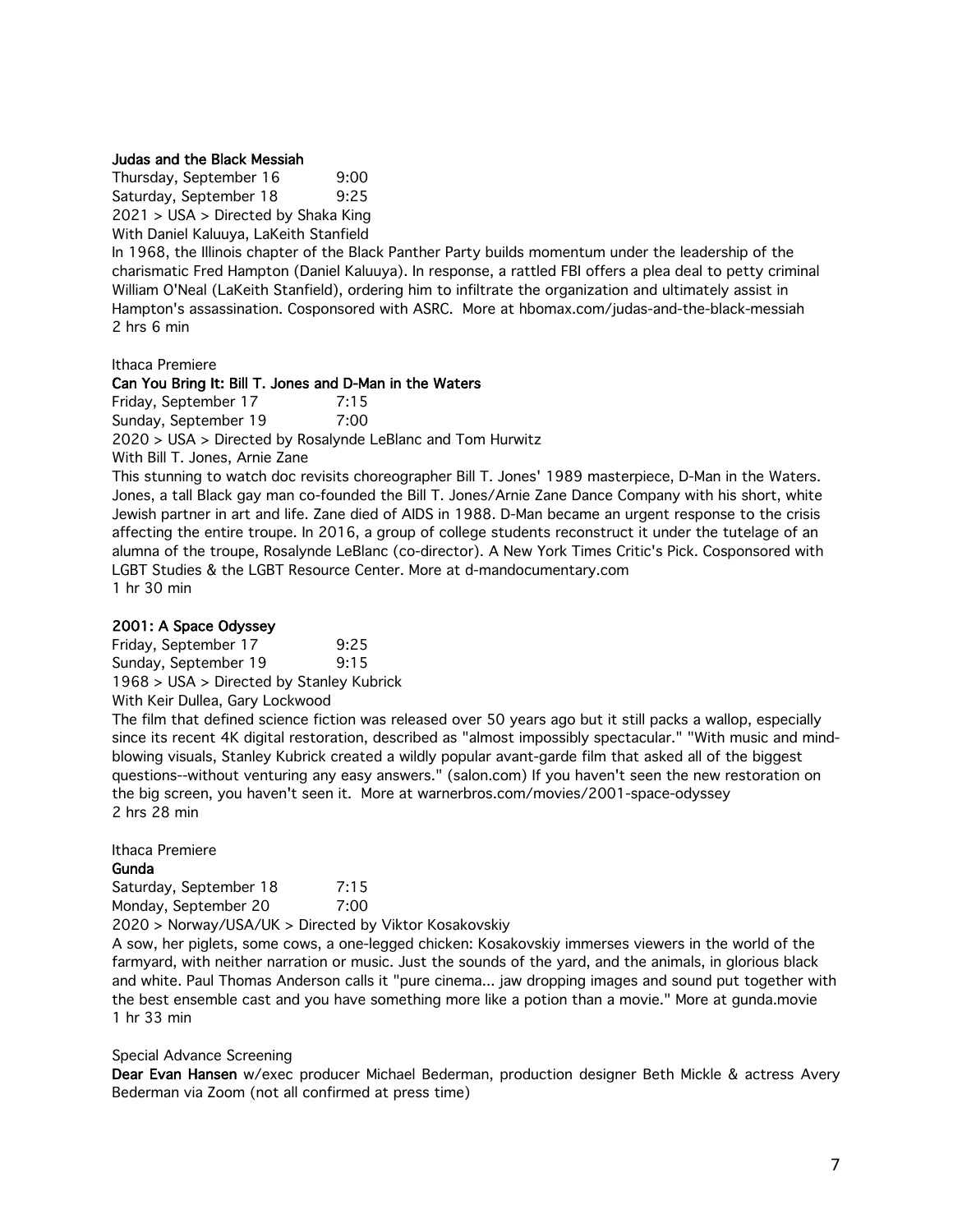Tuesday, Sept 21 7:00 FREE (tickets must reserved in advance) 2021 > USA > Directed by Stephen Chbosky

With Ben Platt, Kaitlyn Dever, Amy Adams, Julianne Moore

The film adaptation of the Tony and Grammy Award-winning musical about Evan Hansen, a high school senior with Social Anxiety disorder and his journey of self-discovery and acceptance following the suicide of a fellow classmate, was selected to be the Opening Night Gala Presentation at the 46th Toronto International Film Festival. According to co-festival head Cameron Bailey, "This film is ultimately about healing, forgiveness, and reaffirms how connected and essential we all are to one another." Cornell Cinema is thrilled to be able to offer this free screening in advance of the film's theatrical opening in the U.S. on September 24.

2 hrs 11min

#### Days of Heaven

Wednesday, September 22 7:15 Saturday, September 25 7:00 1978 > USA > Directed by Terrence Malick With Richard Gere, Brooke Adams, Sam Shepard Winner of the 1978 Academy Award for Cinematography, Days of Heaven has been acclaimed by critics as one of the most visually stunning films ever made. Starring a young Richard Gere as Bill, a hot-headed migrant worker who goes to the Texas Panhandle in 1916 with his teenage sister Linda and his lover Abby, and Sam Shepard as the rich but fatally-ill farmer who becomes the victim of their con game. Shown in a 35mm film print

1 hr 35 min

The Goddess with live musical accompaniment

Thursday, September 23 7:00

Special pricing: \$12 general/\$10 students (\$2 off for All-Access Pass holders)

1934 > China > Directed by Wu Yonggang

With Ruan Lingyu, Tian Jian, Zhizhi Zhang

A masterpiece of Chinese cinema's silent era, this heart-wrenching tale of a single mother who works as a prostitute so she can afford an education for her young son stars legendary actress Ruan Lingyu. The film will be accompanied live by Min Xiao-Fen, a virtuoso on the Chinese stringed instrument pipa, and guitarist Rez Abbasi. Min's score was released as the album White Lotus in June. "The music she has written draws from across the spectrum of Chinese heritage, including references to Tibetan chants as well as other folk forms, while remaining in contact with her jazz influences." (NY Times) Shown as part of, but in advance of, the inaugural National Silent Movie Day (September 29), dedicated to celebrating, preserving, and creating access to silent movies. Cosponsored with the Cornell Council for the Arts, PMA, the Dept of Music, the East Asia Program, Asian Studies and the Wharton Studio Museum. More at cinema.ucla.edu/events/2013-10-26/goddess-china-1934-new-women-china-1935 1 hr 22 min

#### Zola

Thursday, September 23 9:45 Sunday, September 26 9:15 2020 > USA > Directed by Janicza Bravo

With Taylour Paige, Riley Keough

Zola (Taylour Paige), a stripper from Detroit, finds herself in over her head after accepting an invitation to party and earn some extra cash in Florida, only to find herself wrapped up in her friend's criminal activities. This film from A24 finds its inspiration from a unique source: a true story told over the course of a 148 tweet thread. More at a24films.com/films/zola

1 hr 26 min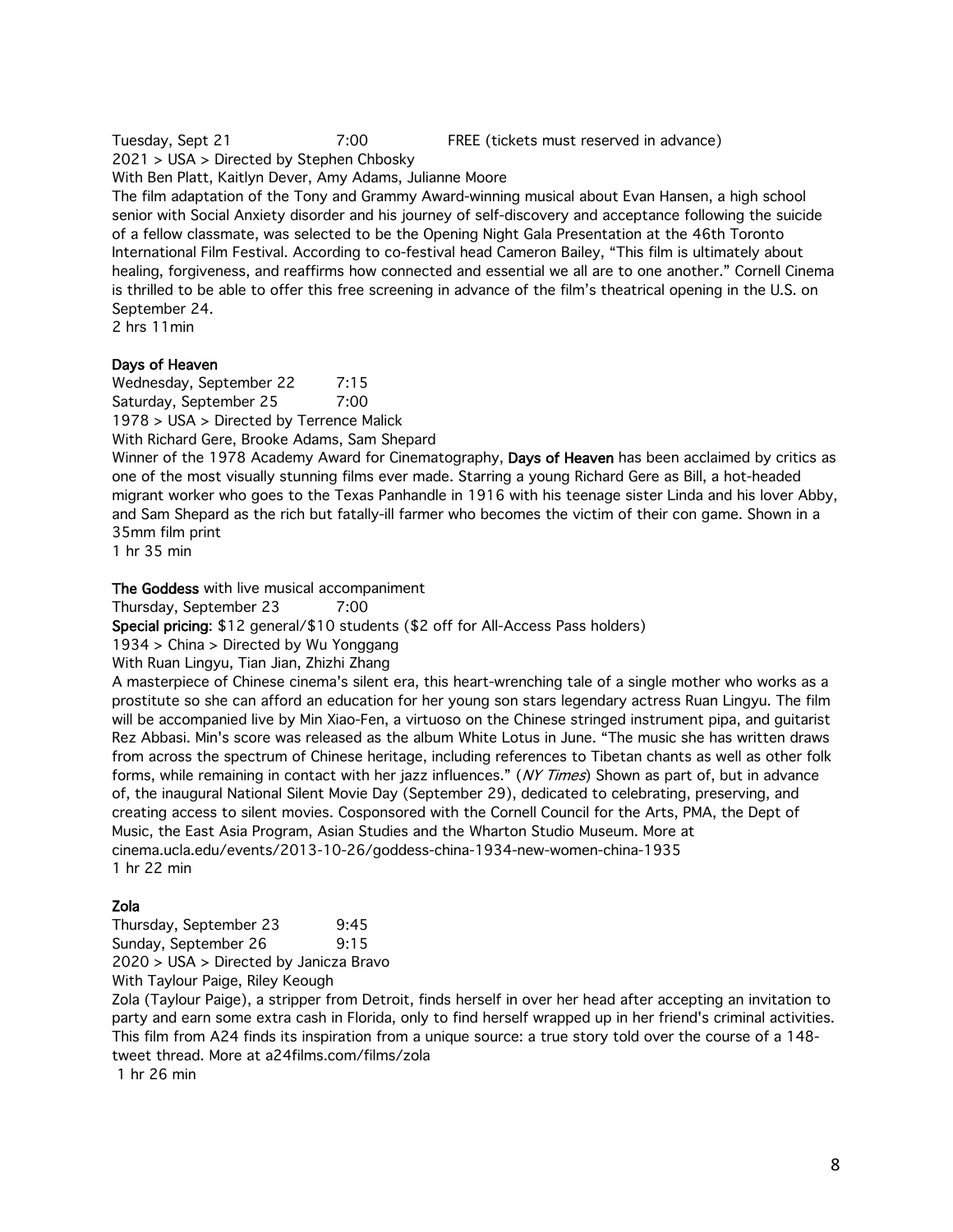Ithaca Premiere

Undine

Friday, September 24 7:00 Sunday, September 26 7:00 2021 > Germany/France > Directed by Christian Petzold With Paula Beer, Franz Rogowski

Dive into the eerie and fantastical romance from Germany's preeminent filmmaker, Christian Petzold. A water nymph of European mythology, Undine is cursed with having to kill her lover for wanting to leave her. Further complicating the matter, she quickly falls in love with a charismatic (and poetically fitting) diving mechanic (Franz Rogowski). In German, English & Spanish. Subtitled. More at ifcfilms.com/films/undine

1 hr 31 min

#### In the Heights

Friday, September 24 9:15 Saturday, September 25 9:15

2021 > USA > Directed by Jon M. Chu

With Anthony Ramos, Melissa Barrera, Corey Hawkins, Jimmy Smits

A film adaptation of the Tony-Award winning musical by Lin Manuel Miranda of Hamilton fame. In the Heights follows the struggles of the members of a Manhattan neighborhood, including Usnavi (Anthony Ramos), a bodega owner who is saving up penny by penny to follow his dreams of a better life. More at intheheights-movie.com

2 hrs 23 min

Ithaca Premiere

The Silence of Others w/introduction by Cecelia Lawless (Romance Studies)

Tuesday, September 28 7:00 FREE

2019 > Spain > Directed by Robert Bahar & Almudena Carracedo

Filmed over six years. The Silence of Others reveals the epic struggle of victims of Spain's 40-year dictatorship under General Franco as they organize a groundbreaking international lawsuit and fight a "pact of forgetting" around the crimes they suffered. Cosponsored with the Dept of Romance Studies. In Spanish, English, Basque & Catalan. Subtitled. More at thesilenceofothers.com/ 1 hr 36 min

Blonde Venus w/intro by Sabine Haenni (PMA)

Wednesday, September 29 7:15

1932 > USA > Directed by Joseph von Sternberg

With Marlene Dietrich, Herbert Marshall, Cary Grant

A campy but moving modern fairytale about a virtuous nightclub singer (Dietrich) whose desperation to save her dying husband leads her into an affair with a slick gangster (played by a very young Cary Grant). In English, German & French. Subtitled.

1 hr 37 min

Ithaca Premiere

#### Isabella

Thursday, September 30 7:00 Sunday, October 3 7:00 2020 > Argentina/France > Directed by Matias Pineiro

With María Villar, Agustina Munoz, Pablo Sigal

The Argentinian filmmaker's latest film inspired by the female characters in Shakespeare follows Mariel and Luciana "imperfect reflections of each other as they audition for the part of Isabella in Shakespeare's Measure for Measure." (Slashfilm.com) This beautifully shot jigsaw of a film skips around in time to tell its elusive story. "Isabella is a subjective story of love and loss, a tale of women who desperately want the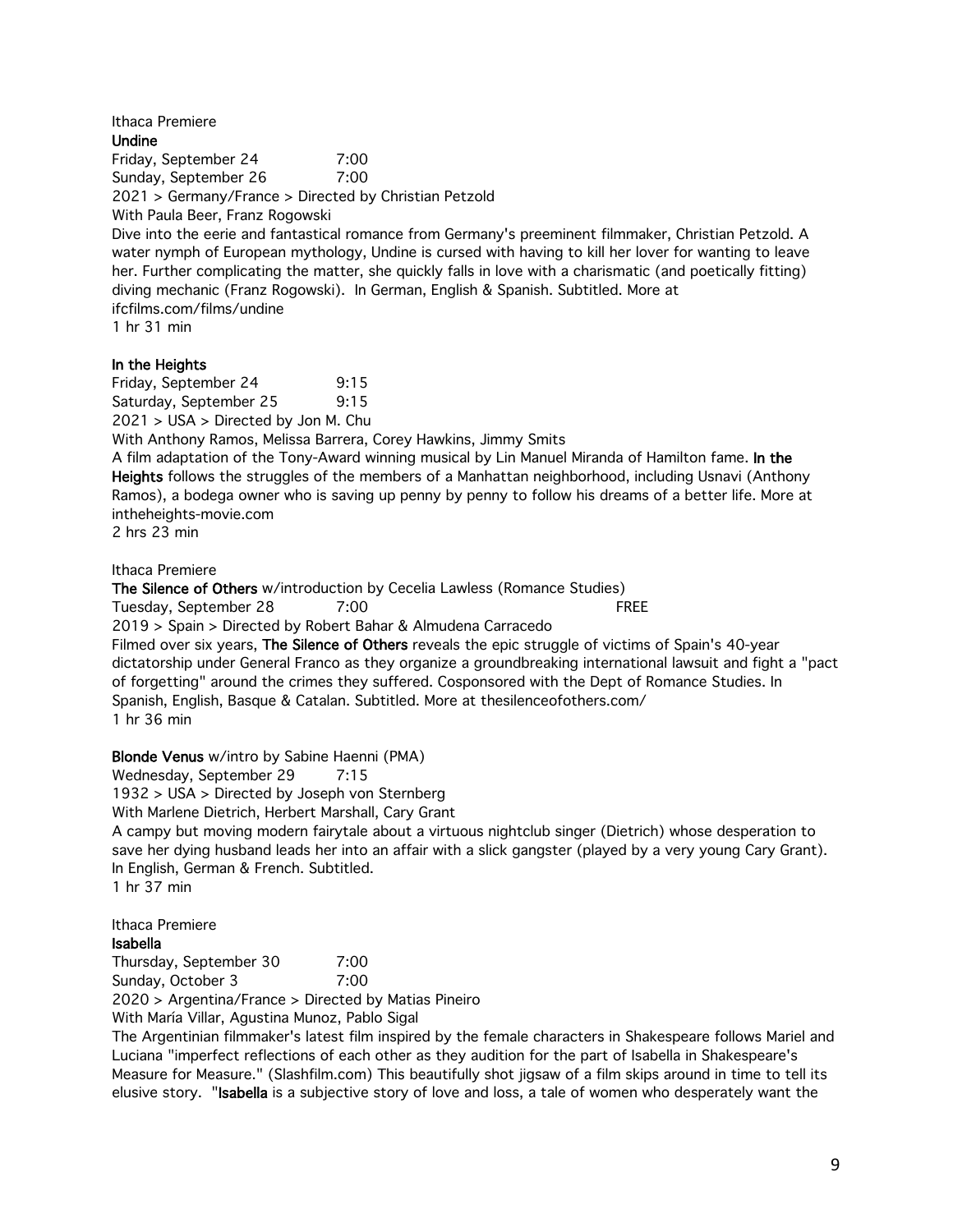role of Isabella knowing one of them cannot have it." (Film Daze) In Spanish. Subtitled. More at cinemaguild.com/theatrical/isabella 1 hr 20 min

#### The Sparks Brothers

Thursday, September 30 9:00 Sunday, October 3 9:00 2021 > UK/USA > Directed by Edgar Wright With Ron & Russell Mael

How can one rock band be successful, underrated, hugely influential, and criminally overlooked all at the same time? Edgar Wright's documentary The Sparks Brothers, which features commentary from celebrity fans Flea, Jane Wiedlin, Beck, Jack Antonoff, Jason Schwartzman, Neil Gaiman, and more, takes audiences on a musical odyssey through five weird and wonderful decades with brothers/bandmates Ron and Russell Mael, celebrating the legacy of Sparks: your favorite band's favorite band. BTW: Sparks penned Leos Carax's latest film, the musical Annette, showing in November. More at focusfeatures.com/the-sparksbrothers

2 hrs 20 min

## Ithaca Premiere

#### Eyimofe (This is My Desire)

Friday, October 1 7:00 w/intro by TBA Saturday, October 2 7:00 2020 > Nigeria > Directed by Arie & Chuko Esiri

With Jude Akuwudike, Temi Ami-Williams

A heartrending and hopeful portrait of everyday human endurance in Lagos, Nigeria, this debut feature from twin brothers Arie and Chuko Esiri was a triumph of the 2020 Berlin International Film Festival. "Touching, beautiful, and complex. A Nigerian story, an African story, a migrant story, a human story." (Film Threat) Subtitled. Cosponsored with ASRC. More at janusfilms.com/films/2034 1 hr 56 min

### The Grandmaster

Friday, October 1 9:45 Saturday, October 2 9:30 2013 > Hong Kong/China > Directed by Wong Kar Wai

With Tony Leung Chiu Wai, Ziyi Zhang, Chang Chen

Based on the life of martial arts wunderkind, Ip Man (Bruce Lee's teacher), the film is part biography, part historical drama, tracing the legendary kungfu master's rise to power. Set against the politically turbulent background of 1930s and 1950s China, the film depicts the challenges of power and pride amongst the ruling kungfu dynasties. Mandarin, Cantonese & Japanese. Subtitled. 2 hrs 10 min

### Farrebique, or the Four Seasons

Monday, October 4 7:00 w/post-screening discussion with William Gilcher via Zoom Wednesday, October 6 8:45

1946 > France > Directed by Georges Rouquier

A portrait of the Rouquier family, cousins of the director, who lived in the farming community of Aveyron in South-central France. Like legendary documentary filmmaker Robert Flaherty, Rouquier worked with nonprofessional performers--in this case, farmers--who acted out staged sequences that corresponded to events in their own lives. "Rouquier's film is only superficially a documentary. He punctuates the film with time-lapse sequences that show crops growing and flowers blooming, macrophotographic sequences that show blood pumping in arteries and cellular reproduction. He blends the drama of social life in and around the farm—and the cycle of seasons that governs it—with biological analysis. The movie's central sequence—a visual reconstruction of a century of Farrebique's history from the family's perspective, as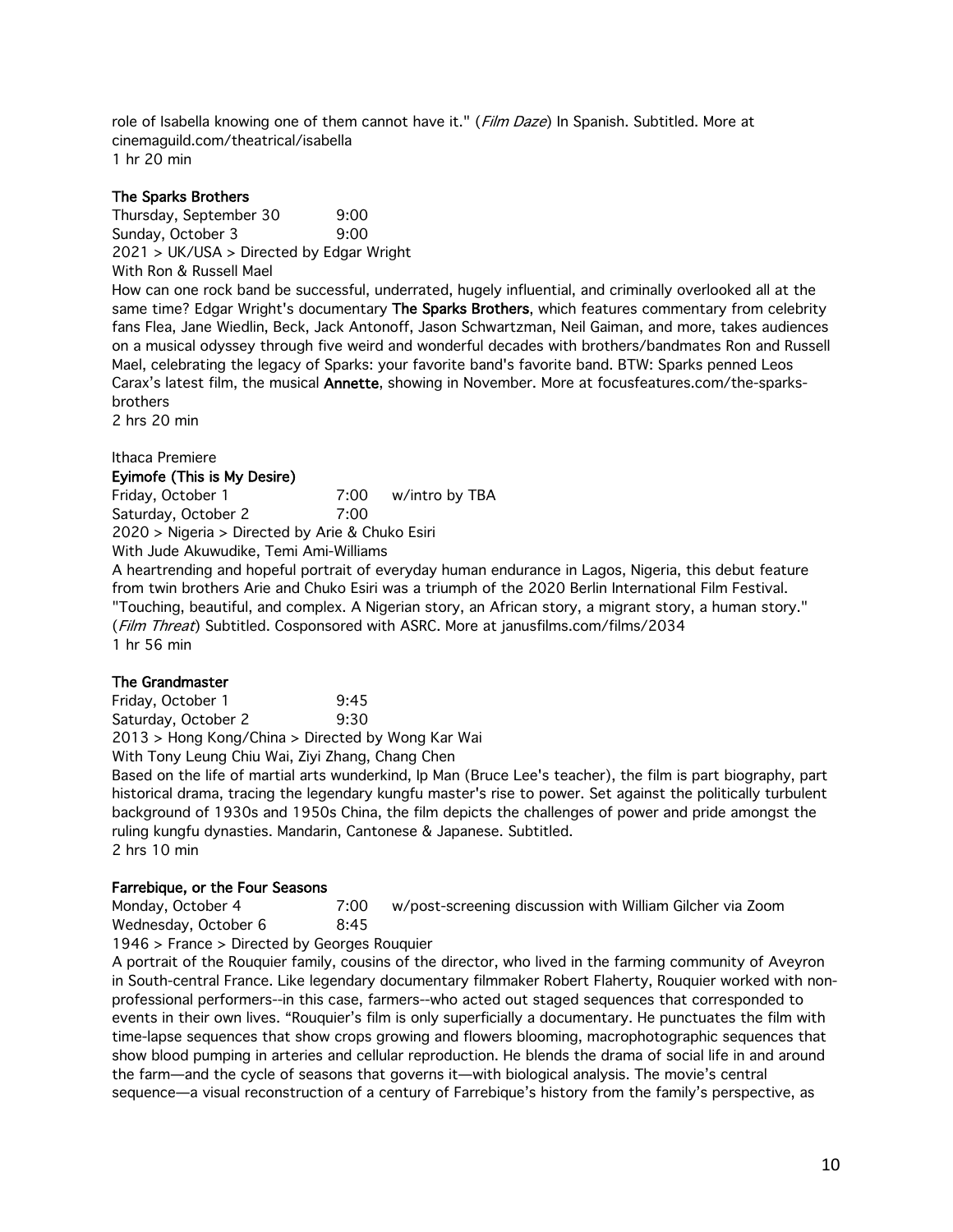narrated by the grandfather to his grandson Raymondou—is a virtual evolutionary account of the growth of a farm." (Richard Brody, *The New Yorker*) Shown in a recent digital restoration. William Gilcher, a former director of Cornell Cinema, with the assistance of John Weiss (Associate Professor, Emeritus, History), invited Rouquier to Cornell in the late '70s and subsequently produced Rouquier's Biquefarre (screening Oct 7). He authored the essay "From Georges Rouquier's Farrebique to Biquefarre: The Rhetoric of Poetics and the Poetics of Rhetoric" included in Catherine Fowler's anthology, Representing the Rural: Space, Place, and Identity in Films about the Land (Detroit: Wayne State Univ., 2006). In Occitan (a Provençal dialect). Subtitled. Cosponsored with the French Studies Program. 1 hr 30 min

#### Ithaca Premiere

Son of Monarchs w/post-screening panel discussion featuring filmmaker Alexis Gambis in person Tuesday, October 5 7:00

2021 > Mexico/USA > Directed by Alexis Gambis

With Tenoch Huerta, Paulina Gaitan

After the death of his grandmother, a Mexican biologist living in New York returns to his hometown nestled in the majestic monarch butterfly forests of Michoacan. The journey forces him to confront past traumas and reflect on his new hybrid identity, launching him on a personal and spiritual metamorphosis. The main character was inspired by Cornell professor Robert Reed (Ecology & Evolutionary Biology), a butterfly biologist. The Alfred P. Sloan Feature Film Prize Winner at the 2021 Sundance Film Festival. Post-screening panel will feature filmmaker Alexis Gambis (founder of the Imagine Science Film Festival), Robert Reed (Ecology & Evolutionary Biology), Natasha Raheja (Anthropology) and Ithaca College professor Camilo Malagon (Latin American Cinema). The panel will be moderated by Cornell professor Shannon Gleeson (ILR Labor History). In English & Spanish. Subtitled. More at sonofmonarchs.com/ 1 hr 37 min

#### **Daisies**

Wednesday, October 6 7:00 Friday, October 8 9:20 1966 > Czechoslovakia > Directed by Vera Chytilova

With Ivana Karbanova, Jitka Cerhova and Marie Ceskova

"This radically mischievous work was the second feature of the Czech New Wave's sole female director, Vera Chytilova. In her visually arresting, capricious film - full of colorful experiments, dazzling collage effects and surrealist antics - two dangerously bored young women have anarchic fun in a series of loosely connected episodes." (NY Times) A rare treat! Visit the film's website (janusfilms.com/daisies/) for your very own set of Daisies paper dolls! Ranked #5 on *indiewire*'s recent list of the all-time greatest films directed by women. In Czech. Subtitled. More at janusfilms.com/daisies/ 1 hr 14 min

#### Biquefarre w/virtual introduction by producer William Gilcher

Thursday, October 7 7:00

1983 > France > Directed by Georges Rouquier

Thirty-seven years after Farrebique, Georges Rouquier returned to the farming community in South-central France to pick up the story of the Rouquier family who had been featured in his earlier film (showing on October 4 & 6). Produced by former Cornell Cinema director William Gilcher. "Rouquier films a world of agriculture—and a social life of farmers—that hardly resembles the one that he had filmed in the midnineteen-forties. Yet, despite the movie's broad purview, Rouquier maintains a documentary-based interest in the details of farm life (one notable subplot involves the harmful effects of modern pesticides on humans and wildlife) and in family relations. The film's ingenious conclusion...weaving the new film and the old one together offers one of the most moving endings, and one of the greatest last shots, in the history of cinema." (Richard Brody, The New Yorker) In French. Subtitled. Shown in a 35mm film print. Cosponsored with the French Studies Program. 1 hr 30 min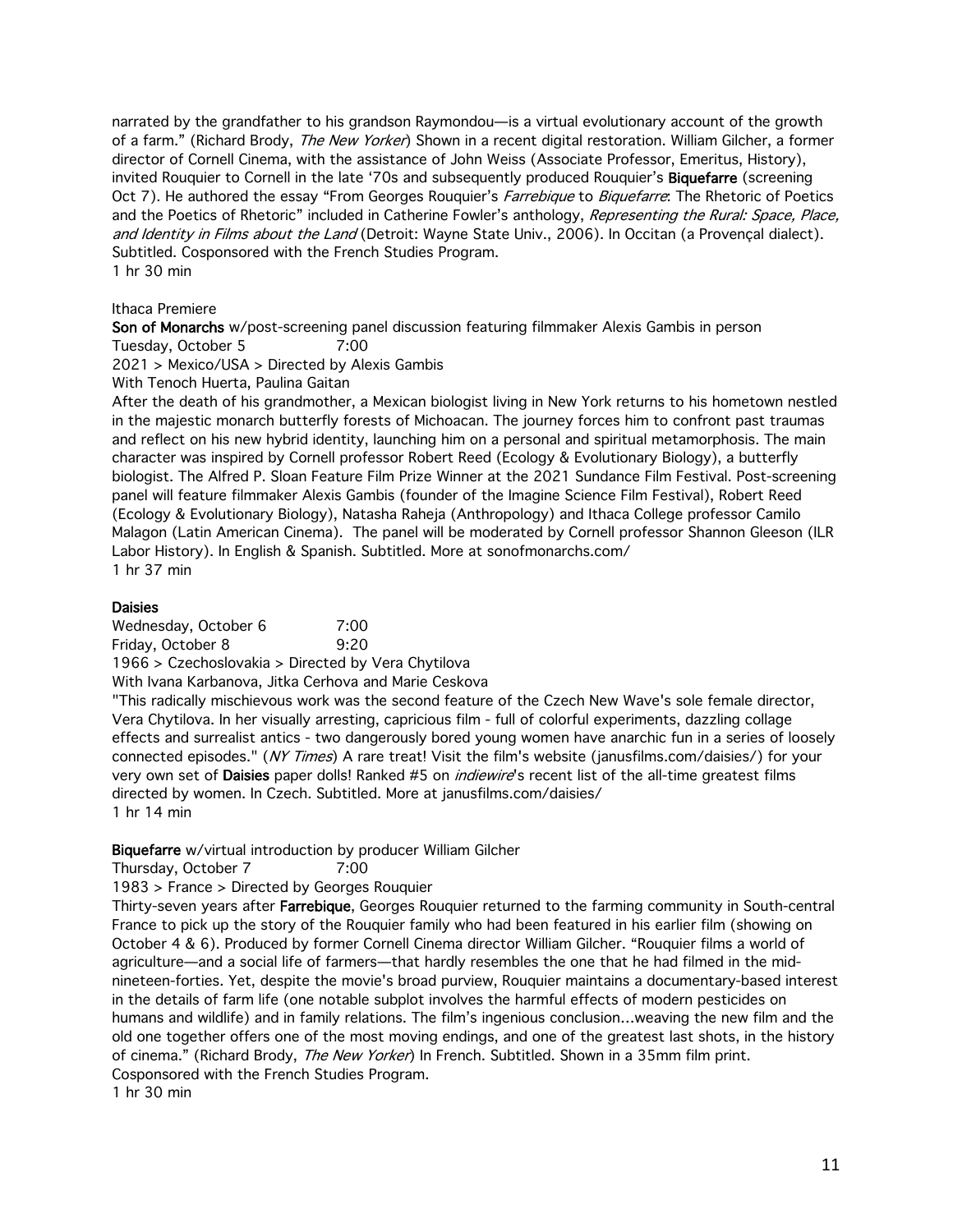### The Rider

Thursday, October 7 9:15 Friday, October 8 7:00 2018 > USA > Directed by Chloe Zhao

With Brady Jandreau, Tim Jandreau, Lilly Jandreau

After a riding accident leaves him unable to compete on the rodeo circuit, a young cowboy searches for a new purpose in Academy Award winning director Chloe Zhao's sophomore feature, a must on the big screen. Ranked #11 on *indiewire*'s recent list of the all-time greatest films directed by women. More at sonyclassics.com/therider/

1 hr 44 min

#### Where is the Friend's House?

Wednesday, October 13 7:00 Includes admission to Kiarostami's Close-Up at 8:35pm 1987 > Iran > Directed by Abbas Kiarostami

With Babek Ahmed Poor, Ahmed Ahmed Poor

A sensitive and beautiful film depicting the remarkable efforts made by a schoolboy as he tries to help his classmate in a mountainous region of Iran. "Cinema of breathtaking simplicity and power." (Geoff Brown, The Times London) In Persian. Subtitled. More at janusfilms.com/films/1917 1 hr 23 min

#### Close-Up

Wednesday, October 13 8:35 Free with admission to Where is the Friend's House at 7pm 1990 > Iran > Directed by Abbas Kiarostami

With Mohsen Makhmalbaf, Ali Sabzian

A young man posing as a famous Iranian director is exposed and put on trial in this masterpiece of genre bending and blending. In Persian & Azerbaijani. Subtitled. More at janusfilms.com/films/1287 1 hr 40 min

### The Inheritance

Thursday, October 14 7:00 w/filmmaker Ephraim Asili in person Sunday, October 17 4:30 2020 > Directed by Ephraim Asili

With Aurielle Akerele, Chris Jarell, Michael A. Lake

After nearly a decade exploring different facets of the African diaspora — and his own place within it — Ephraim Asili makes his feature-length debut with The Inheritance, an astonishing ensemble work set almost entirely within a West Philadelphia house where a community of young, Black artists and activists form a collective. "Ephraim Asili's boldly political, quietly experimental film asks what it means—and costs—for Black people to form intentional communities." (Vanity Fair) Cornell professor Samantha Sheppard (PMA) will moderate the post-screening discussion with Asili, a show that will be projected on 35mm. The repeat screening on Sunday will be presented digitally. Cosponsored with ASRC. More at grasshopperfilm.com/film/the-inheritance/

1 hr 50 min

### The Green Knight

Thursday, October 14 9:50 Saturday, October 16 9:30 Sunday, October 17 7:00

2021 > USA/Canada/Ireland/UK > Directed by David Lowery

With Dev Patel, Alicia Vikander, Joel Edgerton

An epic fantasy adventure based on the timeless Arthurian legend, The Green Knight tells the story of Sir Gawain (Dev Patel), King Arthur's reckless and headstrong nephew, who embarks on a daring quest to confront the eponymous Green Knight. More at https://a24films.com/films/the-green-knight 2 hr 5 min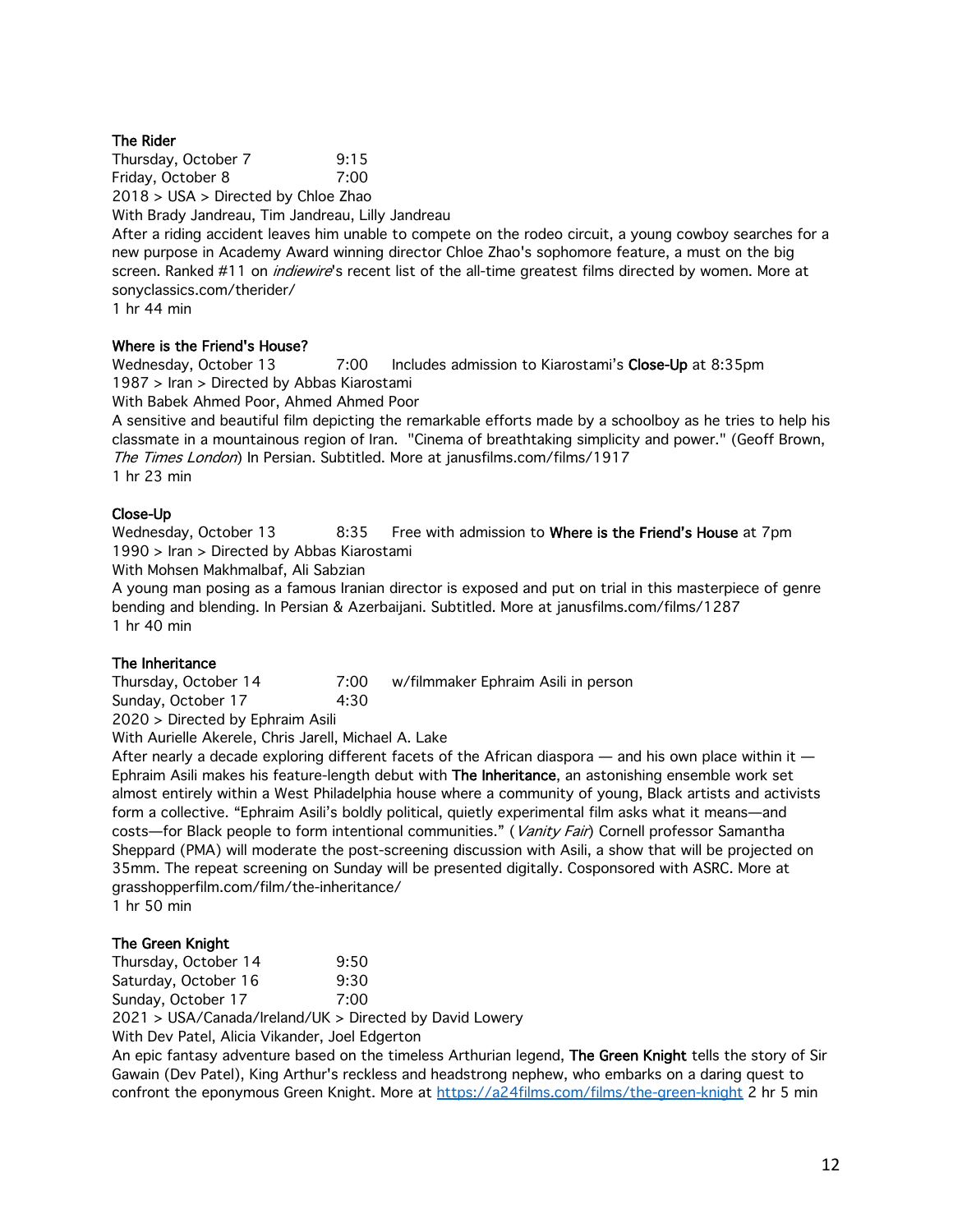Ithaca Premiere The Velvet Underground Friday, October 15 7:00 Monday, October 18 7:00 Tuesday, October 19 7:00 w/introduction by Judith Peraino (Music) 2021 > USA > Directed by Todd Haynes

With Mary Woronov, Jonathan Richman, Lou Reed

Visionary filmmaker Todd Haynes' "first documentary is just experimental enough to capture the raw artistic energy that sparked the Velvet Underground" (*indiewire*), one of the most influential bands in rock and roll history. The Cornell University Library houses the largest Velvet Underground archive held by an instituion in the world, and Professor Judith Peraino (Music) teaches a graduate seminar on it. She'll talk about the film and the archive before Tuesday night's screening. 1 hr 50 min

#### Dial M for Murder in 3D

Friday, October 15 9:30 Saturday, October 16 7:00 1954 > USA > Directed by Alfred Hitchcock With Grace Kelly, Ray Milland

Dial M For Murder has always been one of Hitchcock's most careful and vivid character explorations centering around a twisted murder plot, but he couples that with astonishing use of 3-D, in which it was originally filmed but not released, to prove that the process had more potential as an artistic medium than the shock value many ascribed to it.

1 hr 45 min

#### Nitrate Kisses

Wednesday, October 20 7:15 1992 > USA > Directed by Barbara Hammer

Nitrate Kisses explores the lost vestiges of lesbian and gay culture by putting the forbidden and invisible history of a marginalized people into the context of the contemporary sexual practices of four gay and lesbian couples. Made by the late Barbara Hammer, who was revered as one of the pioneers of lesbian cinema, Nitrate Kisses was included on *indiewire*'s recent list of the all-time greatest films directed by women. It will be shown with another film cited on the list, Maya Deren's dreamlike short Meshes of the Afternoon (1943), which inspired Hammer to start making films. Cosponsored with LGBT Studies & the LGBT Resource Center. More at canyoncinema.com/catalog/film/?i=1108 1 hr 7 min

### Hester Street

Thursday, October 21 7:00 w/introduction by Elissa Sampson (Jewish Studies) Saturday, October 23 7:00 1974 > USA > Directed by Joan Micklin Silver

With Steven Keats, Carol Kane, Mel Howard

This story of Jewish immigrants on New York's Lower East Side, circa 1896, focusses on the marriage of Jake, who desperately wants to be "American," and Gitl, who longs for the values of the old country. Shown in a new restoration. In English & Yiddish. Elissa Sampson, a visiting scholar in Cornell's Jewish Studies program, a cosponsor of the film, will introduce the Thursday night screening. 1 hr 32 min

#### Lupin the 3rd: The Castle of Cagliostro

Thursday, October 21 9:25 Sunday, October 24 4:30 1979 > Japan > Directed by Hayao Miyazaki With voices of Yasuo Yamada, Eiko Masuyama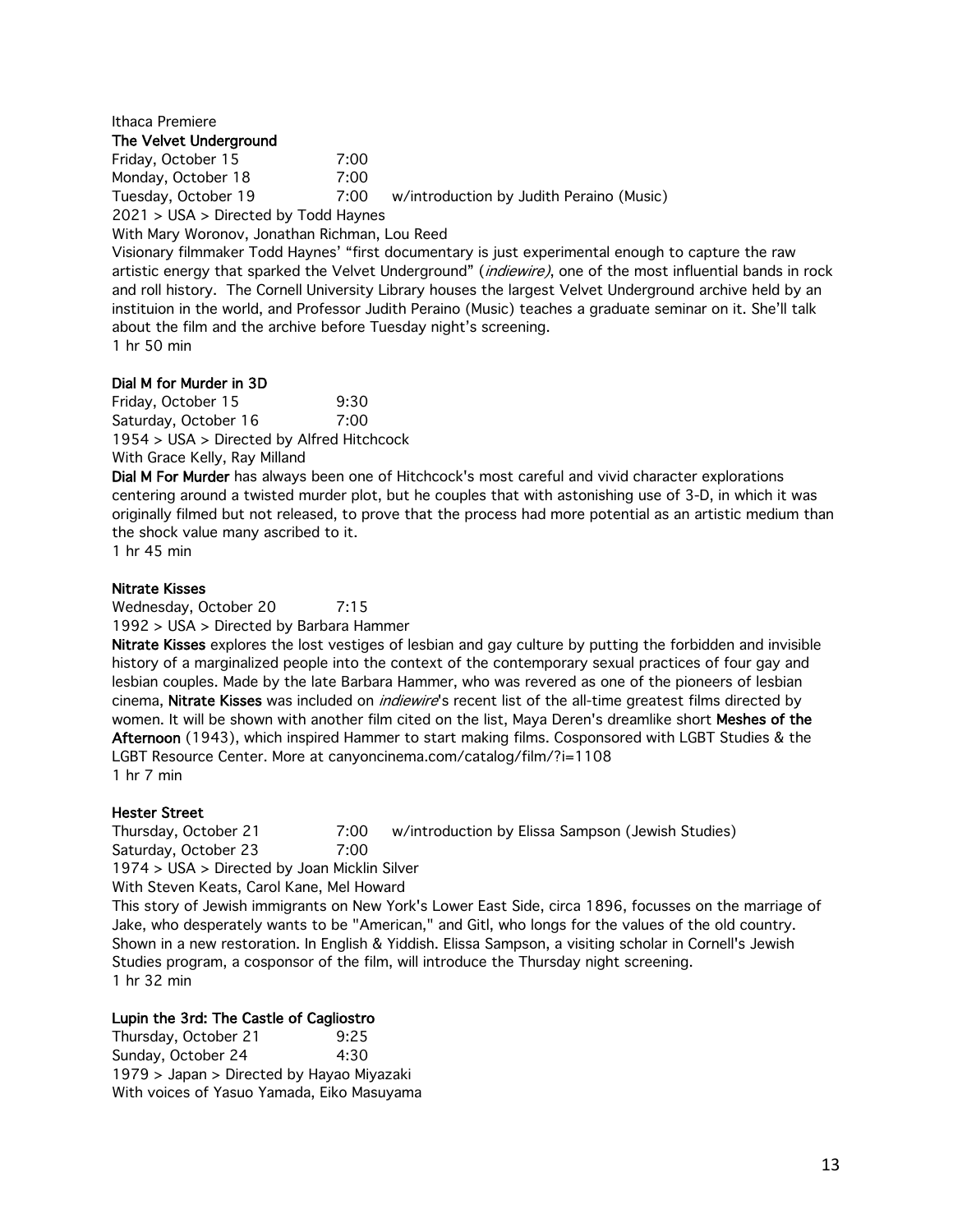Beloved Studio Ghibli director Hayao Miyazaki's feature debut has been gloriously restored so audiences old and new can experience the classic globetrotting adventures of the "gentleman thief" that are often cited as an influence to the Indiana Jones series. In Japanese. Subtitled. More at https://gkids.com 1 hr 39 min

## Ithaca Premiere

The Woman Who Ran Friday, October 22 7:15 Sunday, October 24 7:00 2020 > South Korea/USA > Directed by Sang-soo Hong With Kim Min-hee, Song Seon-mi

The Woman Who Ran features three lowkey and lo-fi vignettes of Gamhee (Kim Min-hee) as she visits friends while her husband is on a business trip. The conversations are naturalistic and friendly and often arrive at the annoying men in their lives, but "range organically from profound to personal to completely inane." (Variety) In Korean. Subtitled. More at cinemaguild.com/theatrical/womanwhoran.html 1 hr 17 min

### Black Widow

Friday, October 22 9:15 Saturday, October 23 9:15 2021 > USA > Directed by Cate Shortland With Scarlett Johansson, Florence Pugh, David Harbour The long-awaited solo outing of one of Marvel's most iconic characters. Natasha Romanoff (Scarlett Johansson) is dragged into a conspiracy that forces her to confront the consequences of her past and the people she left behind when she walked away from her life as an assassin. More at marvel.com/movies/black-widow 2 hrs 14 min

### The Hidden City w/virtual Q & A w/filmmaker Victor Moreno

Tuesday, October 26 7:00 FREE

2018 > Spain > Directed by Victor Moreno

Prepare to enter a world of darkness as Victor Moreno's documentary ventures below the streets of Madrid into the unseen tunnels, metros and sewers that support life for the millions above. In Spanish, French and English. Subtitled. The virtual Q & A will be moderated by Cecelia Lawless (Romance Studies). Cosponsored with the Dept of Romance Studies. More at mubi.com/films/the-hidden-city 1 hr 20 min

### Mandabi

Wednesday, October 27 7:15 Friday, October 29 7:15 1968 > Senegal > Directed by Ousmane Sembene With Mamadou Guye, Ynousse N'Diaye The story of an elderly family patriarch, a likably self-centered man of the old world with fragile pretentions to social distinction, who receives a money order from Europe, only to find himself faced with a maze of bureaucratic red tape to cash it. Sharply satirical, the film is a comedy which slowly turns into a tragedy. In Wolof & French. Subtitled. Shown in a new restoration. Cosponsored with ASRC. More at janusfilms.com/films/2015

1 hr 30 min

### Center Stage

Thursday, October 28 6:45 Sunday, October 31 4:30 1991 > Hong Kong > Directed by Stanley Kwan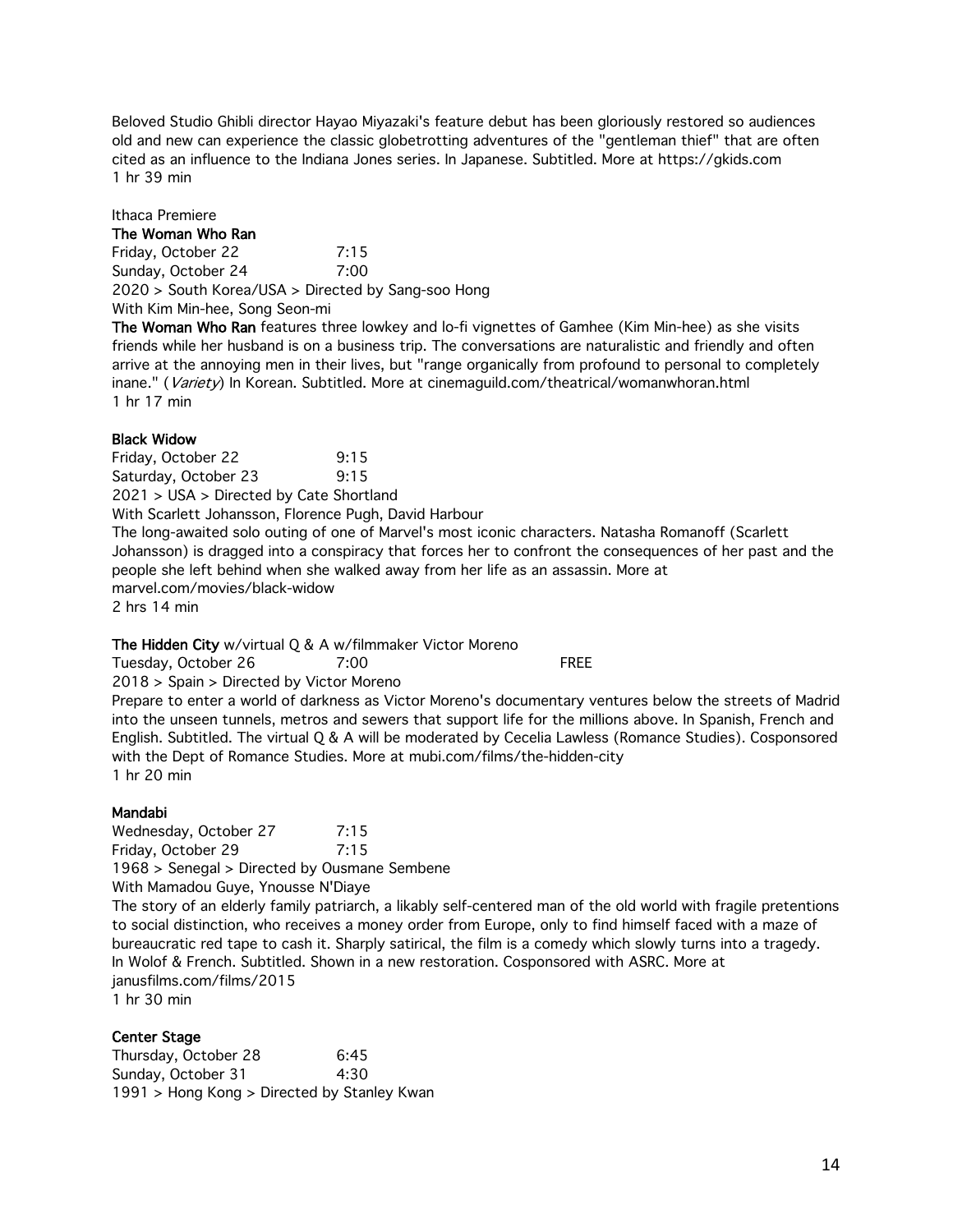#### With Maggie Cheung, Han Chin,Tony Leung Ka-fai

Maggie Cheung (In the Mood for Love) embodies tragic screen siren Ruan Lingyu, known as the "Greta Garbo of China," in this unconventional biopic by Hong Kong New Wave master Stanley Kwan (Rouge). See one of Lingyu's most famous films, the silent The Goddess (1934), shown with an original score performed live by composer Min Xiao-Fen & Rez Abassi, on Thursday, September 23. In Cantonese, Mandarin & English. Subtitled. Shown in a new restoration. More at filmmovement.com/product/center-stage Cosponsored with Asian Studies.

2 hrs 34 min

#### Cryptozoo

Thursday, October 28 9:45 Friday, October 29 9:20 2021 > USA > Directed by Dash Shaw

With Voices of Lake Bell, Michael Cera, Emily Davis

Zookeepers at a zoo for fantastical and magical creatures search for a rare and elusive beast. Along their journey they begin to wonder if they should display these rare creatures in the confines of a zoo, or if these mythical beasts should remain hidden. The film was praised at Sundance for its unique animation and psychedelic feel. More at magpictures.com/cryptozoo/ 1 hr 35 min

#### Shaun of the Dead

Saturday, October 30 8:30 (pre-screening costume party & treats at 7:30) Sunday, October 31 7:30 2004 > UK > Directed by Edgar Wright With Simon Pegg, Kate Ashfield, Nick Frost

When the dead come back to life on the streets of London, one man takes on the zombies to save his girl, his mum, and his local pub in this brilliant mix of comedy and horror. More at shaunofthedeadmovie.com/ 1 hr 39 min

#### Bicycle Thieves

Wednesday, November 3 7:15 Saturday, November 6 7:15 1948 > Italy > Directed by Vittorio De Sica With Lamberto Maggiorani, Lianella Carell

This classic of Italian post-War neo-realism is a devastating story of a poor married man, his son, and the bicycle which provides their livelihood. Just when the family acquires a long-sought-after job, the bicycle, which is necessary for the job, is stolen. The film follows the desperate search of the father and son through the war-ravaged streets of Rome to find the treasured bicycle. In Italian. Subtitled. More at.com/films/1026 1 hr 30 min

Ithaca Premiere

North by Current w/filmmaker Madsen Minax via Zoom

Thursday, November 4 7:00

2021 > USA > Directed by A. Madsen Minax

"This rural Michigan-set documentary is an evocative, deeply felt almost essay-like work that tells the story of the director's rural hometown, a city seemingly destroyed by the ever-present opioid crisis. Driven by engrossing voice over, this profoundly personal work of empathy finds the director mining his hometown's history of drug addiction, economic regression and religious extremism, all while keeping a keen eye on his own family through the enveloping use of home movies....one of the great slice of life portraits of the American rural class in years. A titanic work." (Joshua Brunsting, *Criterion*) Filmmaker and Ithaca College film professor Mitch McCabe will moderate the post-screening Zoom discussion.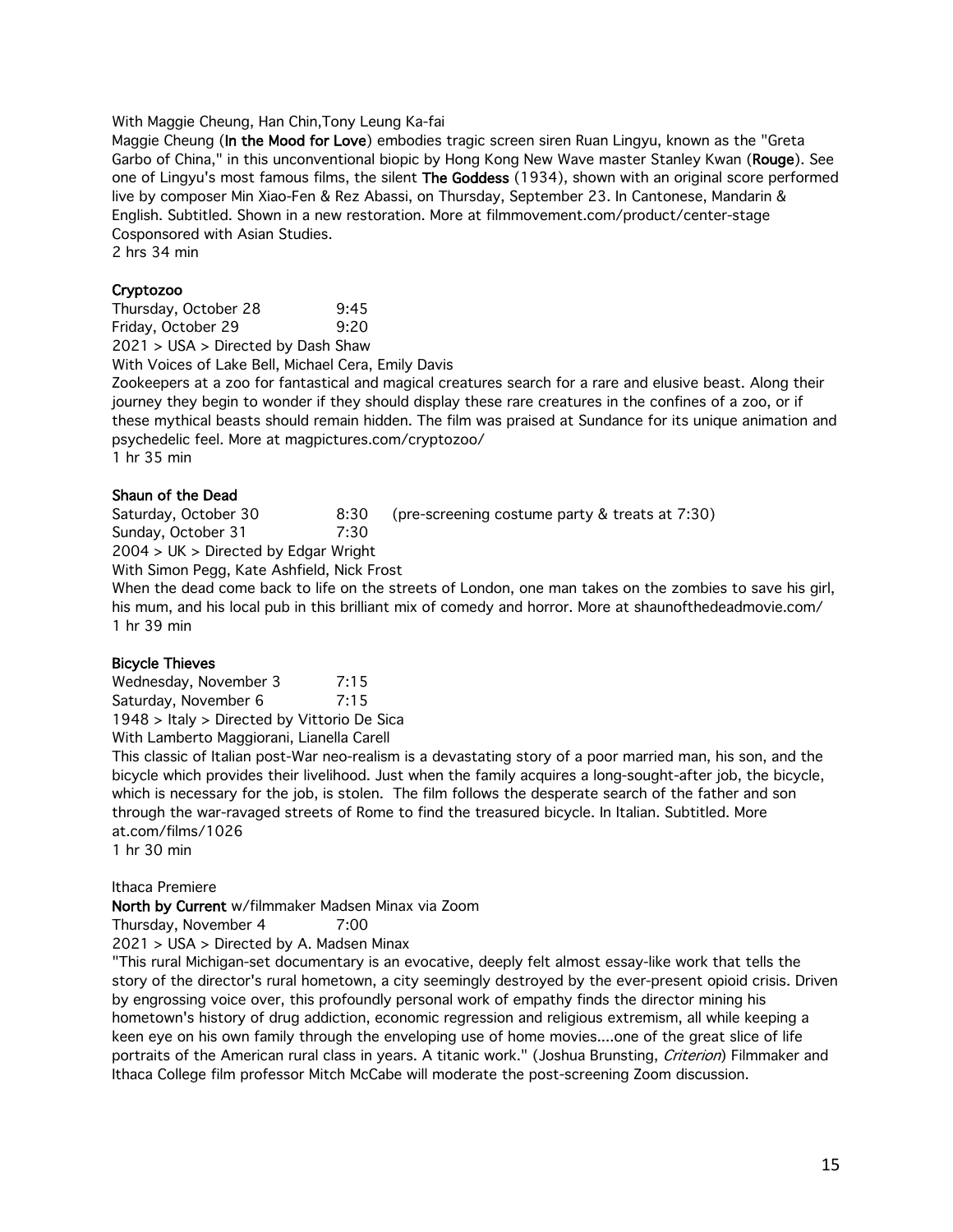Cosponsored with LGBT Studies & the LGBT Resource Center. More at madsenminax.com/north-bycurrent.html 1 hr 25 min

## Fantastic Planet

Thursday, November 4 9:30 Saturday, November 6 9:15 1972 > France/Czechoslovakia > Directed by Rene Laloux A weird sci-fi cartoon about an insurrection on the planet Ygam, where the draags, humongous blue humanoids with finlike ears and bulging eyes, keep oms, small humans, as pets. A curious blend of Animal Farm, Brave New World, Swift, Kafka, Dalí, and Disney. With its eerie, coolly surreal cutout animation by Roland Topor; brilliant psychedelic jazz score by Alain Goraguer; and wondrous creatures and landscapes, this Cannes-awarded 1973 counterculture classic is a perennially compelling statement against conformity and violence. In French & Czech. Subtitled. More at janusfilms.com/films/1642 1 hr 12 min

Ithaca Premiere

earthearthearth & more with filmmaker Daïchi Saïto in person

Friday, November 5 7:00

2021 > Canada > Directed by Daïchi Saïto

A native of Japan, now based out of Montreal & Ithaca, Daïchi Saïto has been developing his celluloid-based film practice since the early 2000s. Tonight's program will feature his latest experimental film, earthearthearth - an otherworldly journey through the Andes mountains in Chile - which was produced through strictly analog processes: shot on 16mm, edited on film and blown-up to 35mm, on which it will be projected, along with two other award-winning 35mm films by Saïto. More at https://lightcone.org/en/filmmaker-1158-daichi-saito 1 hr

### The Birds

Friday, November 5 9:15 Sunday, November 7 7:15 1963 > USA > Directed by Alfred Hitchcock With Rod Taylor, Tippi Hedren

A Hitchcock classic of a small town on the California coast that is inexplicably besieged by vast flocks of birds that appear bent on eliminating the human race by pecking it to death. 1 hr 59 min

### Daughters of the Dust

Wednesday, November 10 7:00 w/intro by Samantha Sheppard (PMA) Sunday, November 14 4:30 1990 > USA > Directed by Julie Dash With Cora Lee Day, Alva Rodgers

Julie Dash's lyrical portrayal of the Gullah culture on the South Carolina Sea Islands at the turn of the century and the unique dramatization of the sensibilities of African-American women was an inspiration for Beyonce's visual album Lemonade. "A modern classic and one of the greatest American independent films ever made." (Miami Herald) Ranked #10 on *indiewire*'s recent list of the all-time greatest films directed by women. In English & French. Subtitled. Cosponsored with ASRC. More at cohenmedia.net/films/daughtersof-the-dust

1 hr 53 min

Ithaca Premiere La Piscine (The Pool)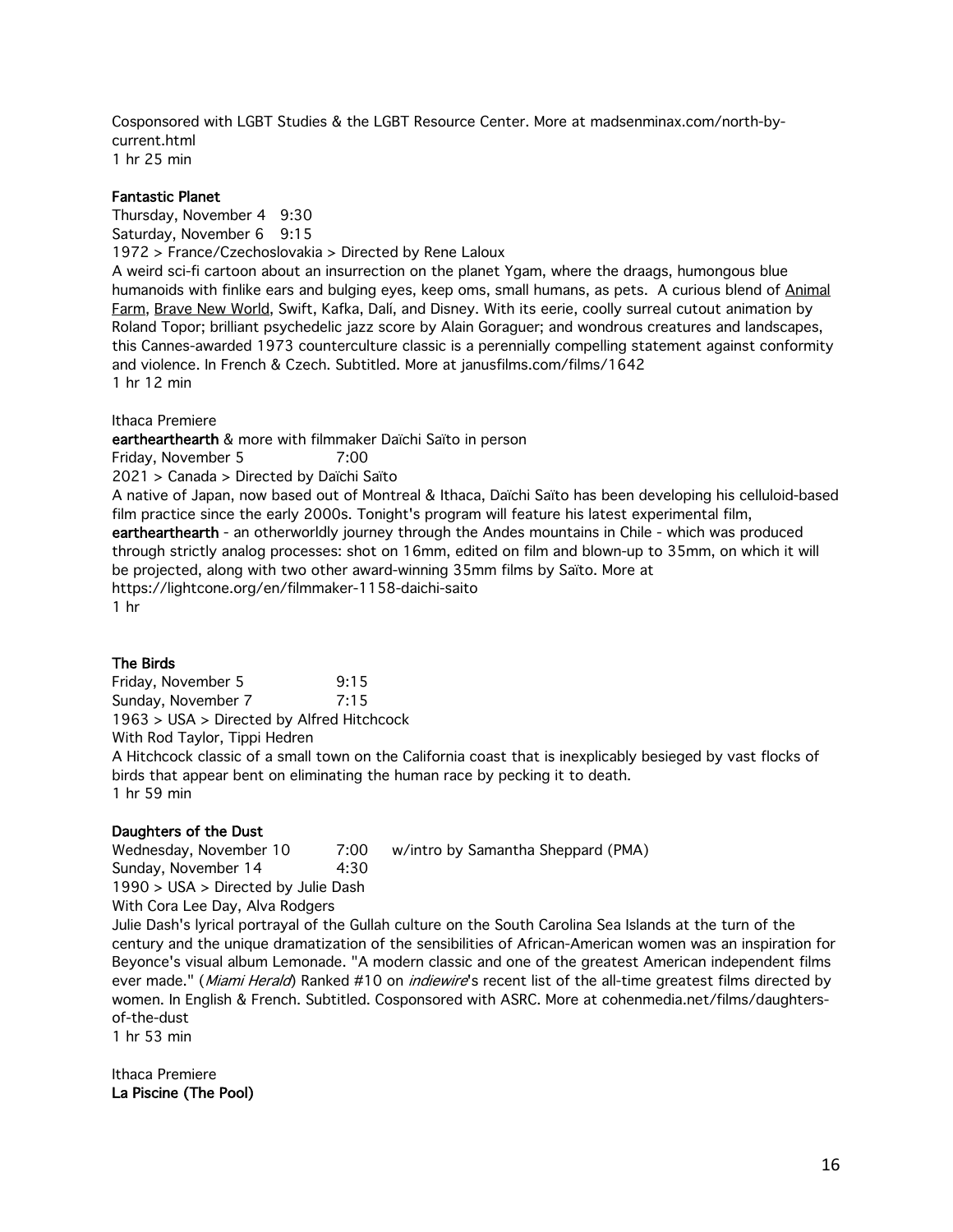Thursday, November 11 7:00 Friday, November 12 7:00 1969 > France > Directed by Jacques Deray

With Alain Delon, Romy Schneider, Maurice Ronet, Jane Birkin

Jean-Paul (Alain Delon) and Marianne (Romy Schneider) indulge in their passion for each other while borrowing a friend's luxurious villa in the south of France. When the friend (Maurice Ronet) and his daughter (Jane Birkin) arrive unexpectedly, rivalries and insecurities surface, and events take a sinister turn. In French. Subtitled. Shown in a new restoration. More at rialtopictures.com/catalogue/la-piscine 2 hrs 4 min

### Psycho

Thursday, November 11 9:40 Saturday, November 13 9:45 1960 > USA > Directed by Alfred Hitchcock With Anthony Perkins, Vera Miles, Janet Leigh The Master of Suspense's most financially successful picture, this story of a man, his mother, and a very creepy motel redefined the psychological horror and suspense genres and remains as terrifying as ever. 1 hr 49 min

Annette – Not confirmed at press time Friday, November 12 9:40 Sunday, November 14 7:15 2021 > France/USA > Directed by Leos Carax With Adam Driver, Marion Cotillard, Simon Helberg The latest film from Leos Carax (The Lovers on the Bridge, Holy Motors) is a Sparks-penned musical

starring Adam Driver as a provocateur stand-up comic and Marion Cotillard as his lover, a world-renowned opera soprano. Their lives take an unexpected turn when their daughter Annette is born with a unique gift. 2 hrs 19 min

A Fool There Was w/live musical accompaniment

Saturday, November 13 7:15

Special pricing: \$12 general/\$10 students (\$2 off for All-Access Pass holders)

1915 > USA > Directed by Frank Powell

With Theda Bara, Edward Jose

Featuring a breakthrough performance by Theda Bara, one of America's most famous silent film stars, A Fool There Was is just one of two surviving films starring Bara, even though she made 40. The film launched the career of pioneer producer William Fox and the Fox Film Corporation, and established a new archetype: "the vamp," a woman who uses her charms to seduce men and then ruins their lives. A landmark in early American cinema, the film was selected for preservation in the National Film Registry by the Library of Congress in 2015. This recent 35mm print restoration will be accompanied live by a score for chamber ensemble by Dr. Philip C. Carli. Print courtesy The Museum of Modern Art, New York. Cosponsored with the CCA and the Wharton Studio Museum. 1 hr 18 min

Ithaca Premiere

Fire Will Come w/introduction by Cecelia Lawless (Romance Studies)

Tuesday, November 16 7:00 FREE

2019 > Spain/France/Luxembourg > Directed by Oliver Laxe

With Amador Arias, Benedicta Sánchez

Oliver Laxe's third feature brings us to his ancestral home of Galicia. Here, in this remote Spanish region, where the grandeur of nature is both beautiful and terrifying, Laxe unfolds a story of the uncontrollable